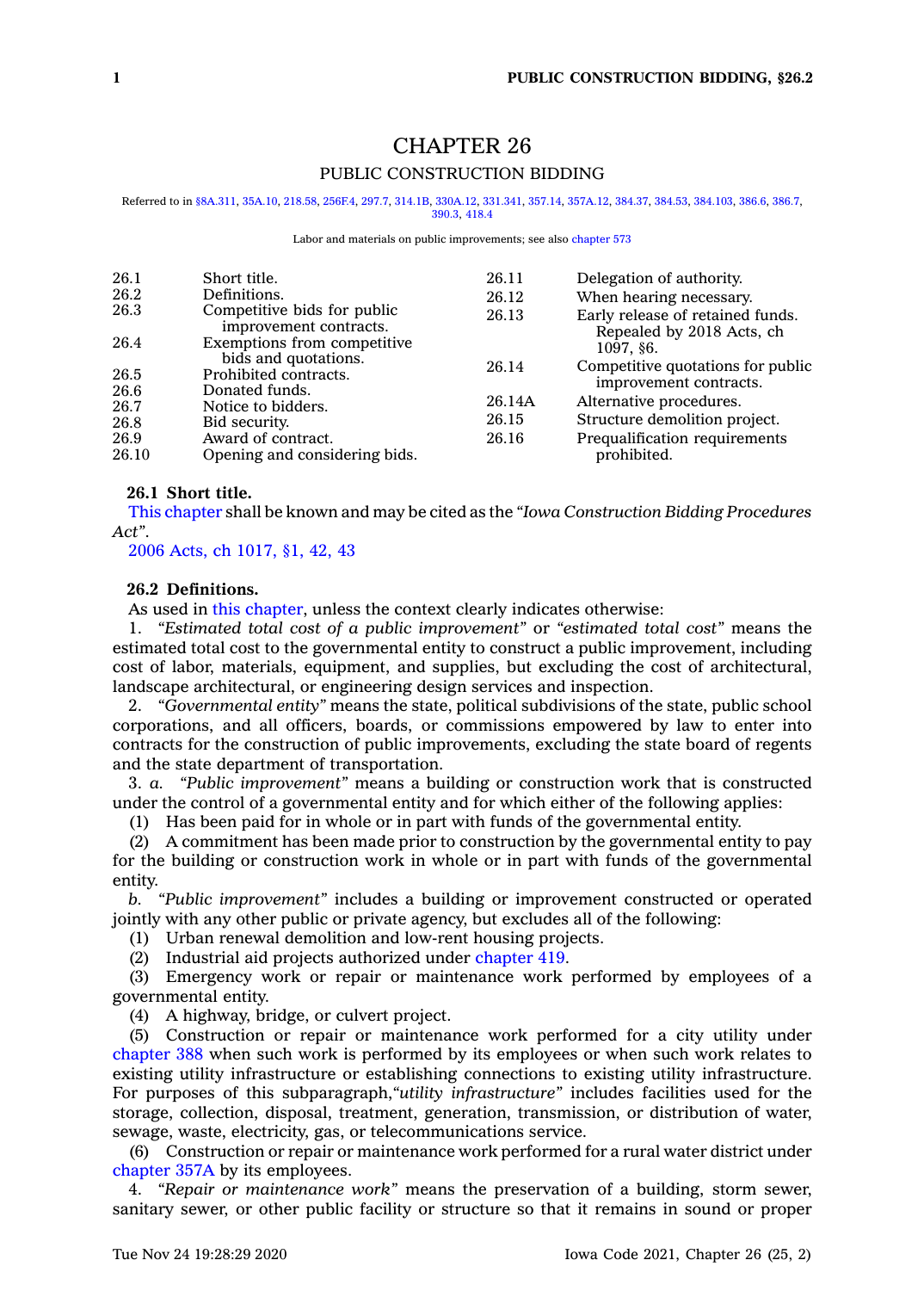condition, including minor replacements and additions as necessary to restore the public facility or structure to its original condition with the same design.

5. *"Under the control of <sup>a</sup> governmental entity"* includes determining the construction work to be performed or establishing the specifications for <sup>a</sup> building or construction work to be occupied by the governmental entity.

2006 Acts, ch [1017,](https://www.legis.iowa.gov/docs/acts/2006/CH1017.pdf) §2, 42, 43; 2007 [Acts,](https://www.legis.iowa.gov/docs/acts/2007/CH0144.pdf) ch 144, §1, 2; 2018 Acts, ch [1075,](https://www.legis.iowa.gov/docs/acts/2018/CH1075.pdf) §2, 3, 12, 13; 2018 Acts, ch [1172,](https://www.legis.iowa.gov/docs/acts/2018/CH1172.pdf) §71, 72; 2019 [Acts,](https://www.legis.iowa.gov/docs/acts/2019/CH0059.pdf) ch 59, §17; 2020 Acts, ch [1092,](https://www.legis.iowa.gov/docs/acts/2020/CH1092.pdf) §1, 2

Referred to in [§8.46](https://www.legis.iowa.gov/docs/code/8.46.pdf), [260C.38](https://www.legis.iowa.gov/docs/code/260C.38.pdf), [278.1](https://www.legis.iowa.gov/docs/code/278.1.pdf), [297.7](https://www.legis.iowa.gov/docs/code/297.7.pdf), [298.3](https://www.legis.iowa.gov/docs/code/298.3.pdf), [314.1A](https://www.legis.iowa.gov/docs/code/314.1A.pdf), [314.1B](https://www.legis.iowa.gov/docs/code/314.1B.pdf), [331.341](https://www.legis.iowa.gov/docs/code/331.341.pdf), [364.4](https://www.legis.iowa.gov/docs/code/364.4.pdf), [384.20](https://www.legis.iowa.gov/docs/code/384.20.pdf) 2018 amendments apply to lease-purchase contracts entered into on or after April 4, 2018; 2018 Acts, ch [1075,](https://www.legis.iowa.gov/docs/acts/2018/CH1075.pdf) §12, 13; 2018 [Acts,](https://www.legis.iowa.gov/docs/acts/2018/CH1172.pdf) ch

Subsection 3, paragraph b, subparagraph (5) amended Subsection 3, paragraph b, NEW subparagraph (6)

**26.3 Competitive bids for public improvement contracts.**

1. If the estimated total cost of <sup>a</sup> public improvement exceeds the competitive bid threshold of one hundred thousand dollars, or the adjusted competitive bid threshold established in section [314.1B](https://www.legis.iowa.gov/docs/code/314.1B.pdf), the governmental entity shall advertise for sealed bids for the proposed public improvement by posting <sup>a</sup> notice to bidders not less than thirteen and not more than forty-five days before the date for filing bids in <sup>a</sup> relevant contractor plan room service with statewide circulation, in <sup>a</sup> relevant construction lead generating service with statewide circulation, and on an internet site sponsored by either <sup>a</sup> governmental entity or <sup>a</sup> statewide association that represents the governmental entity. If circumstances beyond the control of the governmental entity cause <sup>a</sup> scheduled bid letting to be postponed and there are no changes to the project's contract documents, <sup>a</sup> notice to bidders of the revised date shall be posted not less than four and not more than forty-five days before the revised date for filing bids in <sup>a</sup> relevant contractor plan room service with statewide circulation, in <sup>a</sup> relevant construction lead generating service with statewide circulation, and on an internet site sponsored by either <sup>a</sup> governmental entity or <sup>a</sup> statewide association that represents the governmental entity.

2. A governmental entity shall have an engineer licensed under [chapter](https://www.legis.iowa.gov/docs/code//542B.pdf) 542B, <sup>a</sup> landscape architect licensed under [chapter](https://www.legis.iowa.gov/docs/code//544B.pdf) 544B, or an architect licensed under [chapter](https://www.legis.iowa.gov/docs/code//544A.pdf) [544A](https://www.legis.iowa.gov/docs/code//544A.pdf) prepare plans and specifications, and calculate the estimated total cost of <sup>a</sup> proposed public improvement. A governmental entity shall ensure that <sup>a</sup> sufficient number of paper copies and, if available, electronic and digital copies of the project's contract documents, including all drawings, plans, specifications, and estimated total costs of the proposed public improvement are made available for distribution at no charge to prospective bidders, subcontractor bidders, suppliers, and plan room services. If <sup>a</sup> deposit is required as part of <sup>a</sup> paper contract documents distribution policy by the public owner, the deposit shall not exceed two hundred fifty dollars per set which shall be refunded upon return of the contract documents within fourteen days after award of the project. If the contract documents are not returned in <sup>a</sup> timely manner and in <sup>a</sup> reusable condition, the deposit shall be forfeited. The governmental entity shall reimburse the landscape architect, architect, or professional engineer for the actual costs of preparation and distribution of plans and specifications.

3. Sections 26.4 [through](https://www.legis.iowa.gov/docs/code/26.4.pdf) 26.12 apply to all competitive bidding pursuant to this [section](https://www.legis.iowa.gov/docs/code/26.3.pdf). 2006 Acts, ch [1017,](https://www.legis.iowa.gov/docs/acts/2006/CH1017.pdf) §3, 42, 43; 2007 [Acts,](https://www.legis.iowa.gov/docs/acts/2007/CH0144.pdf) ch 144, §3; 2009 [Acts,](https://www.legis.iowa.gov/docs/acts/2009/CH0179.pdf) ch 179, §107; 2010 [Acts,](https://www.legis.iowa.gov/docs/acts/2010/CH1184.pdf) ch [1184,](https://www.legis.iowa.gov/docs/acts/2010/CH1184.pdf) §90; 2013 [Acts,](https://www.legis.iowa.gov/docs/acts/2013/CH0090.pdf) ch 90, §16; 2015 [Acts,](https://www.legis.iowa.gov/docs/acts/2015/CH0007.pdf) ch 7, §1; 2016 Acts, ch [1009,](https://www.legis.iowa.gov/docs/acts/2016/CH1009.pdf) §1; 2017 [Acts,](https://www.legis.iowa.gov/docs/acts/2017/CH0054.pdf) ch 54, [§14](https://www.legis.iowa.gov/docs/acts/2017/CH0054.pdf); 2017 [Acts,](https://www.legis.iowa.gov/docs/acts/2017/CH0131.pdf) ch 131, §7; 2018 Acts, ch [1097,](https://www.legis.iowa.gov/docs/acts/2018/CH1097.pdf) §1

Referred to in [§8.46](https://www.legis.iowa.gov/docs/code/8.46.pdf), [8A.311](https://www.legis.iowa.gov/docs/code/8A.311.pdf), [26.4](https://www.legis.iowa.gov/docs/code/26.4.pdf), [26.5](https://www.legis.iowa.gov/docs/code/26.5.pdf), [26.12](https://www.legis.iowa.gov/docs/code/26.12.pdf), [26.14](https://www.legis.iowa.gov/docs/code/26.14.pdf), [26.14A](https://www.legis.iowa.gov/docs/code/26.14A.pdf), [28J.9](https://www.legis.iowa.gov/docs/code/28J.9.pdf), [35A.10,](https://www.legis.iowa.gov/docs/code/35A.10.pdf) [73A.2](https://www.legis.iowa.gov/docs/code/73A.2.pdf), [73A.18](https://www.legis.iowa.gov/docs/code/73A.18.pdf), [105.11](https://www.legis.iowa.gov/docs/code/105.11.pdf), [161C.2](https://www.legis.iowa.gov/docs/code/161C.2.pdf), [218.58](https://www.legis.iowa.gov/docs/code/218.58.pdf), [260C.38](https://www.legis.iowa.gov/docs/code/260C.38.pdf), [273.14](https://www.legis.iowa.gov/docs/code/273.14.pdf), [278.1](https://www.legis.iowa.gov/docs/code/278.1.pdf), [297.8](https://www.legis.iowa.gov/docs/code/297.8.pdf), [298.3](https://www.legis.iowa.gov/docs/code/298.3.pdf), [314.1](https://www.legis.iowa.gov/docs/code/314.1.pdf), [314.1B](https://www.legis.iowa.gov/docs/code/314.1B.pdf), [330A.12](https://www.legis.iowa.gov/docs/code/330A.12.pdf), [331.341](https://www.legis.iowa.gov/docs/code/331.341.pdf), [357.14](https://www.legis.iowa.gov/docs/code/357.14.pdf), [364.4](https://www.legis.iowa.gov/docs/code/364.4.pdf), [904.314](https://www.legis.iowa.gov/docs/code/904.314.pdf), [904.315](https://www.legis.iowa.gov/docs/code/904.315.pdf)

#### **26.4 Exemptions from competitive bids and quotations.**

Architectural, landscape architectural, or engineering design services procured for <sup>a</sup> public improvement are not subject to [sections](https://www.legis.iowa.gov/docs/code/26.3.pdf) 26.3 and [26.14](https://www.legis.iowa.gov/docs/code/26.14.pdf).

2006 Acts, ch [1017,](https://www.legis.iowa.gov/docs/acts/2006/CH1017.pdf) §4, 42, 43; 2007 [Acts,](https://www.legis.iowa.gov/docs/acts/2007/CH0144.pdf) ch 144, §4 Referred to in [§26.3](https://www.legis.iowa.gov/docs/code/26.3.pdf), [314.1](https://www.legis.iowa.gov/docs/code/314.1.pdf)

### **26.5 Prohibited contracts.**

If the estimated total cost of <sup>a</sup> public improvement exceeds the competitive bid threshold of one hundred thousand dollars, or as established in section [314.1B](https://www.legis.iowa.gov/docs/code/314.1B.pdf), <sup>a</sup> governmental entity

[<sup>1172,</sup>](https://www.legis.iowa.gov/docs/acts/2018/CH1172.pdf) §71, 72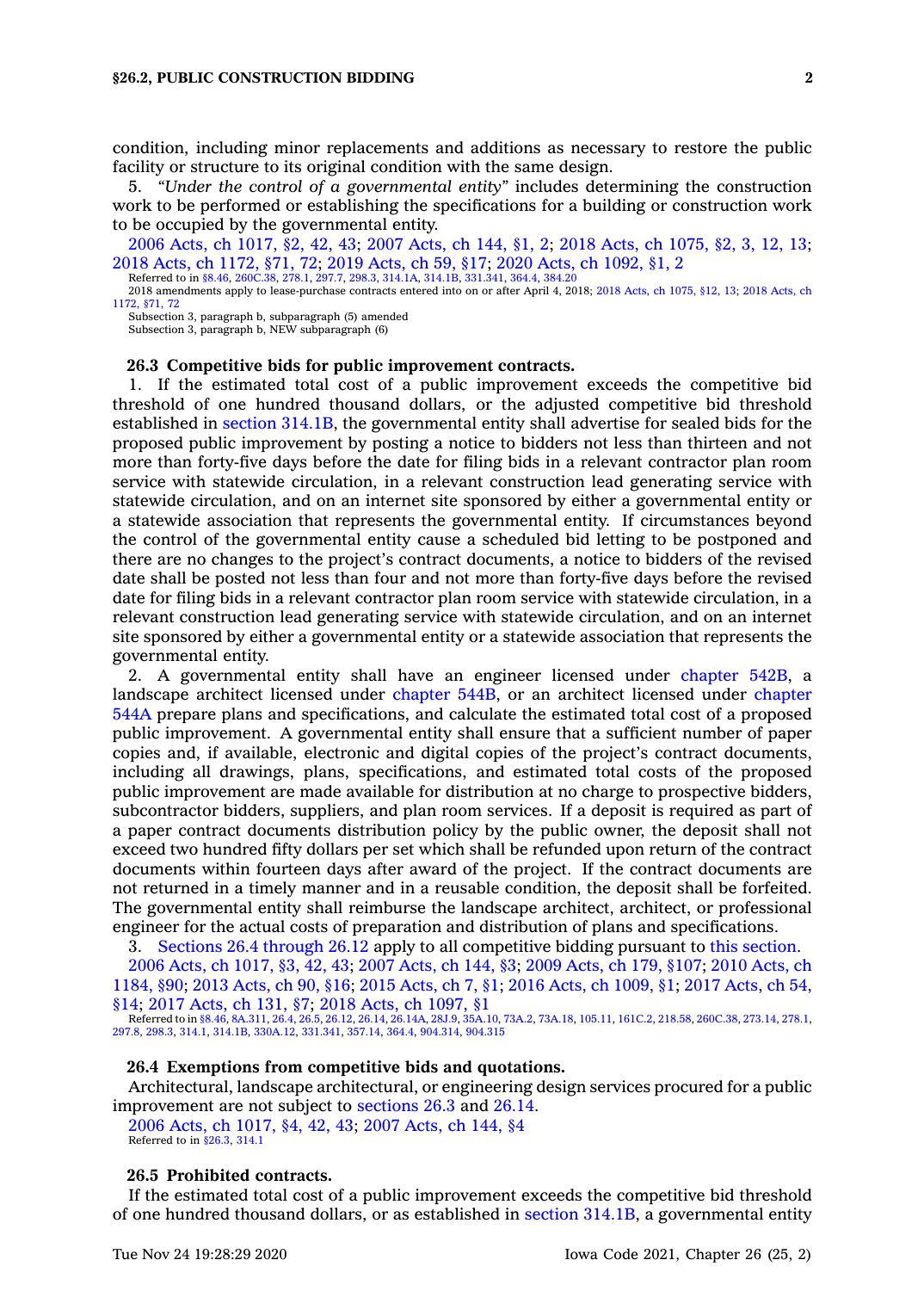shall not divide the public improvement project into separate parts, regardless of intent, if <sup>a</sup> resulting part of the public improvement project is not let in accordance with [section](https://www.legis.iowa.gov/docs/code/26.3.pdf) 26.3.

2006 Acts, ch [1017,](https://www.legis.iowa.gov/docs/acts/2006/CH1017.pdf) §5, 42, 43 Referred to in [§26.3](https://www.legis.iowa.gov/docs/code/26.3.pdf), [314.1](https://www.legis.iowa.gov/docs/code/314.1.pdf)

### **26.6 Donated funds.**

If private funds are offered to <sup>a</sup> governmental entity for <sup>a</sup> building or an improvement to be used by the public and such funds are conditioned upon private construction of the building or improvement, this [chapter](https://www.legis.iowa.gov/docs/code//26.pdf) shall not apply to the project if the governmental entity does not contribute any funds to such construction.

2006 Acts, ch [1017,](https://www.legis.iowa.gov/docs/acts/2006/CH1017.pdf) §6, 42, 43 Referred to in [§26.3](https://www.legis.iowa.gov/docs/code/26.3.pdf), [314.1](https://www.legis.iowa.gov/docs/code/314.1.pdf)

## **26.7 Notice to bidders.**

1. The notice to bidders shall adequately notify <sup>a</sup> potential bidder of <sup>a</sup> proposed bid and shall include the following items:

*a.* The time and place for filing sealed proposals.

*b.* The time and place sealed proposals will be opened and considered on behalf of the governmental entity.

*c.* The general nature of the public improvement on which bids are requested.

*d.* In general terms, when the work must be commenced and completed.

*e.* That each bidder shall accompany the bid with <sup>a</sup> bid security as defined in [section](https://www.legis.iowa.gov/docs/code/26.8.pdf) 26.8 and as specified by the governmental entity.

*f.* Any further information which the governmental entity deems pertinent.

2. The notice to bidders may provide that bids will be received for the furnishing of all labor and materials and furnishing or installing equipment under one contract, or for parts thereof in separate sections.

3. On public improvements to be financed wholly or partially by special assessments against benefited property, the governmental entity, in the notice to bidders, may request aggregate bids for all projects included in any resolution of necessity, notwithstanding variations in the sizes of the improvements and notwithstanding that some parts of the improvements are assessable and some nonassessable, and may award the contract to the lowest responsive, responsible bidder submitting the lowest aggregate bid.

2006 Acts, ch [1017,](https://www.legis.iowa.gov/docs/acts/2006/CH1017.pdf) §7, 42, 43 Referred to in [§26.3](https://www.legis.iowa.gov/docs/code/26.3.pdf), [314.1](https://www.legis.iowa.gov/docs/code/314.1.pdf)

### **26.8 Bid security.**

1. Each bidder shall accompany its bid with <sup>a</sup> bid security as security that the successful bidder will enter into <sup>a</sup> contract for the work bid upon and will furnish after the award of contract <sup>a</sup> corporate surety bond, acceptable to the governmental entity, for the faithful performance of the contract, in an amount equal to one hundred percent of the amount of the contract. The bid security shall be in an amount fixed by the governmental entity, and shall be in the form of <sup>a</sup> cashier's check or certified check drawn on <sup>a</sup> state-chartered or federally chartered bank, or <sup>a</sup> certified share draft drawn on <sup>a</sup> state-chartered or federally chartered credit union, or the governmental entity may provide for <sup>a</sup> bidder's bond with corporate surety satisfactory to the governmental entity. The bidder's bond shall contain no conditions except as provided in this [section](https://www.legis.iowa.gov/docs/code/26.8.pdf).

2. The governmental entity shall fix the amount of bid security prior to ordering publication of the notice to bidders and such amount must equal at least five percent, but shall not exceed ten percent, of either the estimated total contract cost of the public improvement or the amount of each bid.

2006 Acts, ch [1017,](https://www.legis.iowa.gov/docs/acts/2006/CH1017.pdf) §8, 42, 43; 2007 [Acts,](https://www.legis.iowa.gov/docs/acts/2007/CH0144.pdf) ch 144, §5 Referred to in [§26.3](https://www.legis.iowa.gov/docs/code/26.3.pdf), [26.7,](https://www.legis.iowa.gov/docs/code/26.7.pdf) [314.1](https://www.legis.iowa.gov/docs/code/314.1.pdf)

### **26.9 Award of contract.**

1. The contract for the public improvement must be awarded to the lowest responsive, responsible bidder. However, contracts relating to public utilities or extensions or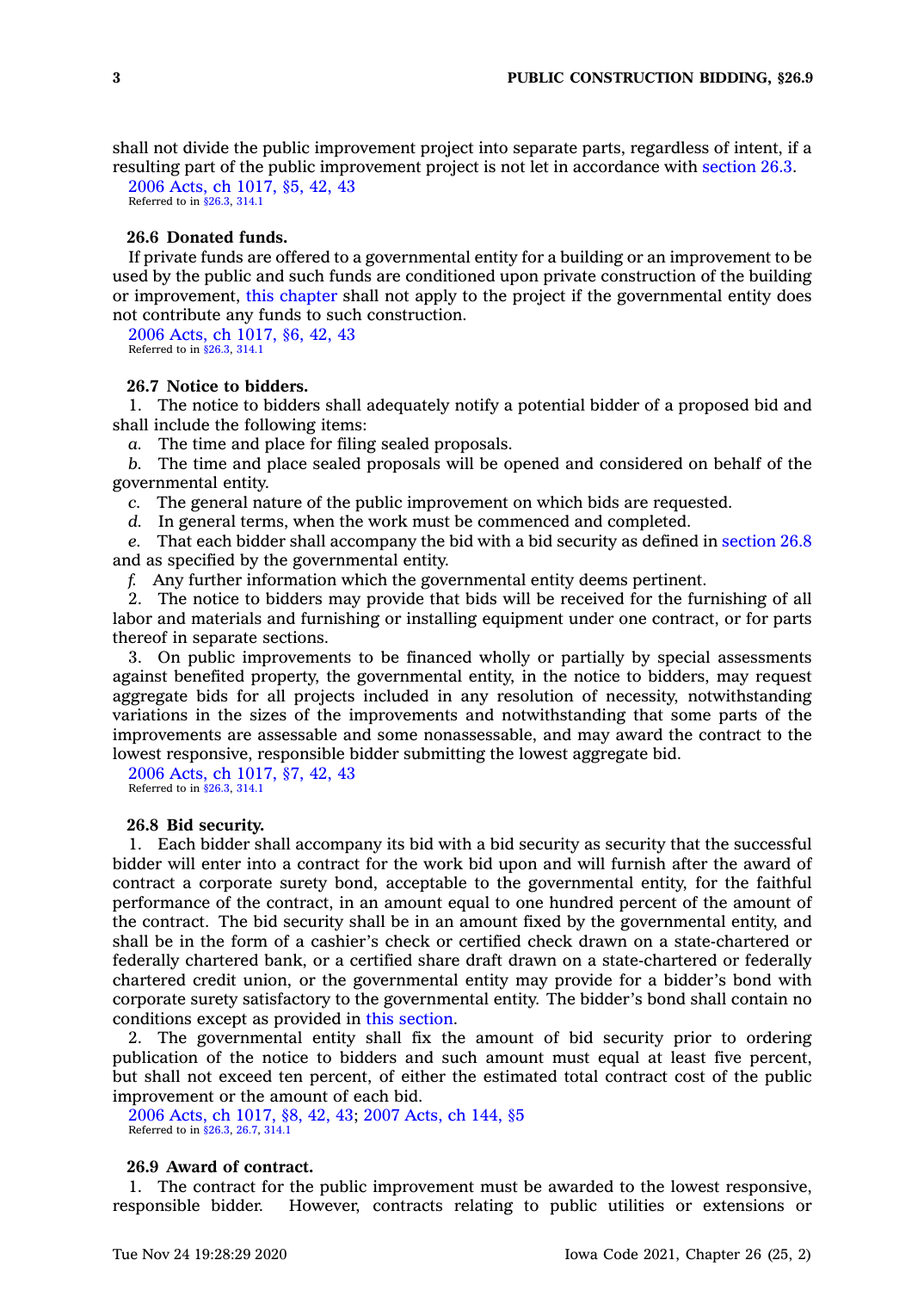improvements thereof, as described in sections 384.80 [through](https://www.legis.iowa.gov/docs/code/384.80.pdf) 384.94, may be awarded by the city as it deems to be in the best interests of the city. This [section](https://www.legis.iowa.gov/docs/code/26.9.pdf) shall not be construed to prohibit <sup>a</sup> governmental entity in the award of <sup>a</sup> contract for <sup>a</sup> public improvement or <sup>a</sup> governing body of <sup>a</sup> city utility from providing, in the award of <sup>a</sup> contract for <sup>a</sup> public improvement, an enhancement of payments upon early completion of the public improvement if the availability of the enhancement payments is included in the notice to bidders, the enhancement payments are competitively neutral to potential bidders, the enhancement payments are considered as <sup>a</sup> separate item in the public hearing on the award of contract, and the total value of the enhancement payments does not exceed ten percent of the value of the contract.

2. A governmental entity shall not require <sup>a</sup> potential bidder on <sup>a</sup> public improvement to provide any information which the potential bidder may deem to be confidential or proprietary as <sup>a</sup> requirement for being deemed <sup>a</sup> responsive, responsible bidder. [This](https://www.legis.iowa.gov/docs/code/26.9.pdf) [subsection](https://www.legis.iowa.gov/docs/code/26.9.pdf) shall not be construed to prohibit <sup>a</sup> governmental entity from obtaining information from the lowest responsive bidder to determine the bidder's responsibility relating to the bidder's experience, number of employees, and ability to finance the cost of the public improvement. However, <sup>a</sup> governmental entity shall require nonresident bidders to comply with section 73A.21, [subsection](https://www.legis.iowa.gov/docs/code/73A.21.pdf) 4.

2006 Acts, ch [1017,](https://www.legis.iowa.gov/docs/acts/2006/CH1017.pdf) §9, 42, 43; 2017 [Acts,](https://www.legis.iowa.gov/docs/acts/2017/CH0065.pdf) ch 65, §1, 9, 10 Referred to in [§26.3](https://www.legis.iowa.gov/docs/code/26.3.pdf), [26.10](https://www.legis.iowa.gov/docs/code/26.10.pdf), [26.14](https://www.legis.iowa.gov/docs/code/26.14.pdf), [314.1](https://www.legis.iowa.gov/docs/code/314.1.pdf)

2017 amendment to section takes effect April 13, 2017, and applies to notices to bidders for public improvements, bids awarded for public improvements, and contracts for public improvements entered into on and after that date; 2017 [Acts,](https://www.legis.iowa.gov/docs/acts/2017/CH65.pdf) ch 65, §9, 10

#### **26.10 Opening and considering bids.**

1. The date and time that each bid is received by the governmental entity, together with the name of the person receiving the bid, shall be recorded on the envelope containing the bid. All bids received after the deadlines for submission of bids as stated in the project specifications shall not be considered and shall be returned to the late bidder unopened. The governmental entity shall open, announce the amount of the bids, and file all proposals received, at the time and place specified in the notice to bidders. The governmental entity may, by resolution, award the contract for the public improvement to the bidder submitting the lowest responsive, responsible bid, determined as provided in [section](https://www.legis.iowa.gov/docs/code/26.9.pdf) 26.9, or the governmental entity may reject all bids received, fix <sup>a</sup> new date for receiving bids, and order publication of <sup>a</sup> new notice to bidders. The governmental entity shall retain the bid security furnished by the successful bidder until the approved contract form has been executed, <sup>a</sup> bond has been filed by the bidder guaranteeing the performance of the contract, and the contract and bond have been approved by the governmental entity. The provisions of [chapter](https://www.legis.iowa.gov/docs/code//573.pdf) 573, where applicable, apply to contracts awarded under this [chapter](https://www.legis.iowa.gov/docs/code//26.pdf).

2. The governmental entity shall promptly return the checks or bidder's bonds of unsuccessful bidders to the bidders as soon as the successful bidder is determined or within thirty days, whichever is sooner.

2006 Acts, ch [1017,](https://www.legis.iowa.gov/docs/acts/2006/CH1017.pdf) §10, 42, 43; 2007 [Acts,](https://www.legis.iowa.gov/docs/acts/2007/CH0144.pdf) ch 144, §6 Referred to in [§26.3](https://www.legis.iowa.gov/docs/code/26.3.pdf), [314.1](https://www.legis.iowa.gov/docs/code/314.1.pdf)

#### **26.11 Delegation of authority.**

When bids are required for any public improvement, the governmental entity may delegate, by motion, resolution, or policy to the city manager, clerk, engineer, or other public officer, as applicable, the duty of receiving and opening bids and announcing the results. The officer shall report the results of the bidding with the officer's recommendations to the next regular meeting of the governmental entity's governing body or at <sup>a</sup> special meeting called for that purpose.

2006 Acts, ch [1017,](https://www.legis.iowa.gov/docs/acts/2006/CH1017.pdf) §11, 42, 43; 2007 [Acts,](https://www.legis.iowa.gov/docs/acts/2007/CH0144.pdf) ch 144, §7 Referred to in [§26.3](https://www.legis.iowa.gov/docs/code/26.3.pdf), [314.1](https://www.legis.iowa.gov/docs/code/314.1.pdf)

#### **26.12 When hearing necessary.**

If the estimated total cost of <sup>a</sup> public improvement exceeds the competitive bid threshold in [section](https://www.legis.iowa.gov/docs/code/26.3.pdf) 26.3, or as adjusted in section [314.1B](https://www.legis.iowa.gov/docs/code/314.1B.pdf), the governmental entity shall not enter into <sup>a</sup> contract for the public improvement until the governmental entity has held <sup>a</sup> public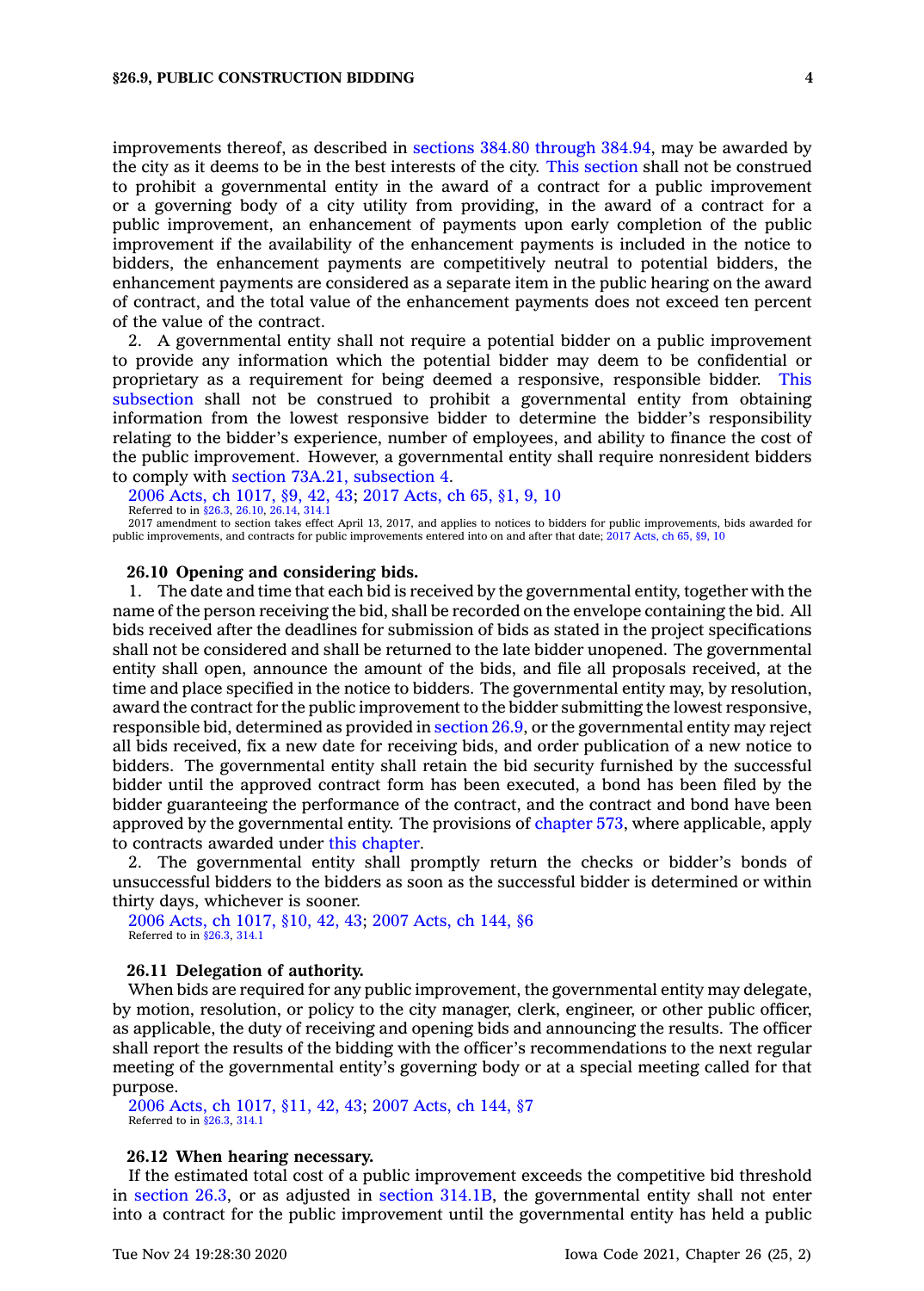hearing and has approved the proposed plans, specifications, and form of contract, and estimated total cost of the public improvement. Notice of the hearing must be published as provided in [section](https://www.legis.iowa.gov/docs/code/362.3.pdf) 362.3 and shall include <sup>a</sup> description of the public improvement and its location. At the hearing, any interested person may appear and file objections to the proposed plans, specifications, contract, or estimated cost of the public improvement. After hearing objections, the governmental entity shall by resolution enter its decision on the plans, specifications, contract, and estimated cost. This [section](https://www.legis.iowa.gov/docs/code/26.12.pdf) does not apply to the state.

2006 Acts, ch [1017,](https://www.legis.iowa.gov/docs/acts/2006/CH1017.pdf) §12, 42, 43; 2016 Acts, ch [1009,](https://www.legis.iowa.gov/docs/acts/2016/CH1009.pdf) §2 Referred to in [§26.3](https://www.legis.iowa.gov/docs/code/26.3.pdf), [314.1](https://www.legis.iowa.gov/docs/code/314.1.pdf), [384.20](https://www.legis.iowa.gov/docs/code/384.20.pdf)

### **26.13 Early release of retained funds.** Repealed by 2018 Acts, ch 1097, §6. See [§573.28](https://www.legis.iowa.gov/docs/code/573.28.pdf).

#### **26.14 Competitive quotations for public improvement contracts.**

1. Competitive quotations shall be required for <sup>a</sup> public improvement having an estimated total cost that exceeds the applicable threshold amount provided in this [section](https://www.legis.iowa.gov/docs/code/26.14.pdf), but is less than the competitive bid threshold established in [section](https://www.legis.iowa.gov/docs/code/26.3.pdf) 26.3.

2. Unless the threshold amounts are adjusted pursuant to section [314.1B](https://www.legis.iowa.gov/docs/code/314.1B.pdf), the following threshold amounts shall apply:

*a.* Sixty-seven thousand dollars for <sup>a</sup> county, including <sup>a</sup> county hospital.

*b.* Fifty-one thousand dollars for <sup>a</sup> city having <sup>a</sup> population of fifty thousand or more.

*c.* Fifty-one thousand dollars for <sup>a</sup> school district having <sup>a</sup> population of fifty thousand or more.

*d.* Fifty-one thousand dollars for an aviation authority created within <sup>a</sup> city having <sup>a</sup> population of fifty thousand or more.

*e.* Thirty-six thousand dollars for <sup>a</sup> city having <sup>a</sup> population of less than fifty thousand, for <sup>a</sup> school district having <sup>a</sup> population of less than fifty thousand, and for any other governmental entity.

*f.* The threshold amount applied to <sup>a</sup> city applies to <sup>a</sup> city hospital.

3. *a.* When <sup>a</sup> competitive quotation is required, the governmental entity shall make <sup>a</sup> good faith effort to obtain quotations for the work from at least two contractors regularly engaged in such work prior to letting <sup>a</sup> contract. Good faith effort shall include advising all contractors who have filed with the governmental entity <sup>a</sup> request for notice of projects. The governmental entity shall provide such notice in <sup>a</sup> timely manner so that <sup>a</sup> requesting contractor will have <sup>a</sup> reasonable opportunity to submit <sup>a</sup> competitive quotation. Quotations may be obtained from contractors after the governmental entity provides <sup>a</sup> description of the work to be performed, including the plans and specifications prepared by an architect, landscape architect, or engineer, if required under [chapter](https://www.legis.iowa.gov/docs/code//542B.pdf) 542B, [544B](https://www.legis.iowa.gov/docs/code//544B.pdf), or [544A](https://www.legis.iowa.gov/docs/code//544A.pdf), and an opportunity to inspect the work site. The contractor shall include in the quotation the price for labor, materials, equipment, and supplies required to perform the work. If the work can be performed by an employee or employees of the governmental entity, the governmental entity may file <sup>a</sup> quotation for the work to be performed in the same manner as <sup>a</sup> contractor. If the governmental entity receives no quotations after making <sup>a</sup> good faith effort to obtain quotations from at least two contractors regularly engaged in such work, the governmental entity may negotiate <sup>a</sup> contract with <sup>a</sup> contractor regularly engaged in such work.

*b.* The governmental entity shall designate the time, place, and manner for filing quotations, which may be received by mail, facsimile, or electronic mail. The governmental entity shall award the contract to the contractor submitting the lowest responsive, responsible quotation subject to [section](https://www.legis.iowa.gov/docs/code/26.9.pdf) 26.9, or the governmental entity may reject all of the quotations. The unconditional acceptance and approval of the lowest responsive, responsible quotation shall constitute the award of <sup>a</sup> contract. The governmental entity shall record the approved quotation in its meeting minutes. The contractor awarded the contract shall not commence work until the contractor's performance and payment bond has been approved by the governmental entity. A governmental entity may delegate the authority to award <sup>a</sup> contract, to execute <sup>a</sup> contract, to authorize work to proceed under <sup>a</sup> contract, or to approve the contractor's performance and payment bond to an officer or employee of the governmental entity. A quotation approved outside <sup>a</sup> meeting of the governing body of <sup>a</sup>